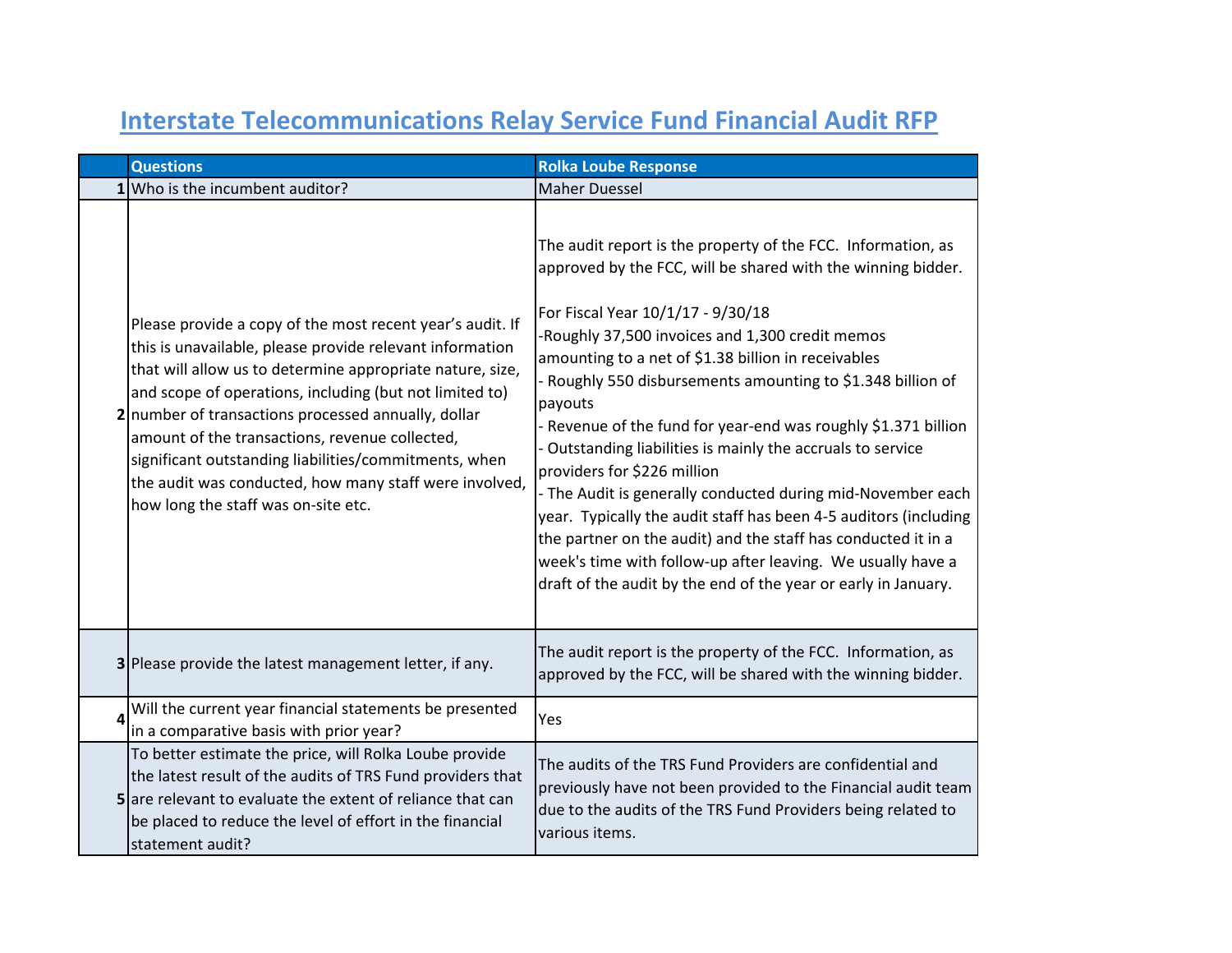| 6              | To better estimate the price, will Rolka Loube provide<br>the IPERA audit results and plan to help evaluate the<br>extent of reliance that can be placed to reduce the level<br>of effort in the financial statement audit?                                         | The audit report is the property of the FCC. Information, as<br>approved by the FCC, will be shared with the winning bidder.                                                                                                                                    |
|----------------|---------------------------------------------------------------------------------------------------------------------------------------------------------------------------------------------------------------------------------------------------------------------|-----------------------------------------------------------------------------------------------------------------------------------------------------------------------------------------------------------------------------------------------------------------|
| $\overline{7}$ | If the firm-fixed price includes travel:<br>a) How many locations does RL anticipate the<br>auditors to visit?<br>b) Are all anticipated travel be to the TRS Fund<br>service providers?                                                                            | Travel would only be to the RolkaLoube Harrisburg office. No<br>anticipated visits are needed to the TRS Fund service<br>providers.                                                                                                                             |
|                | Does Rolka Loube use a shared service provider in<br>processing the TRS Fund transactions? If yes, please<br>8 provide the extent of the shared servicer's participation<br>and the information technology systems used in<br>processing of financial transactions. | TRS transactions are processed by Rolka Loube staff located in<br>our Harrisburg office using our proprietary systems.                                                                                                                                          |
|                | Does Rolka Loube anticipate any changes in the next<br>9 three years that would cause a change in the scope of<br>the engagement?                                                                                                                                   | There is anticipation that Rolka Loube will need to switch to<br>sending all receivables and processing payables through<br>Treasury. This will be a change in processes/controls which is<br>anticipated to happen in 2019 however timing is not known<br>yet. |
| 10             | What is Rolka Loube's decision making process and who<br>will be involved?                                                                                                                                                                                          | We have a committee of individuals who will evaluate the<br>proposals. The committee includes RL's Chief Operations<br>Officer, Chief Financial Officer, and our Fraud Examiner.                                                                                |
|                | Is Rolka Loube's information currently stored in one<br>11 location? Electronically? Manually in decentralized<br>locations?                                                                                                                                        | All information is stored on Rolka Loube's servers located in<br>Harrisburg, PA.                                                                                                                                                                                |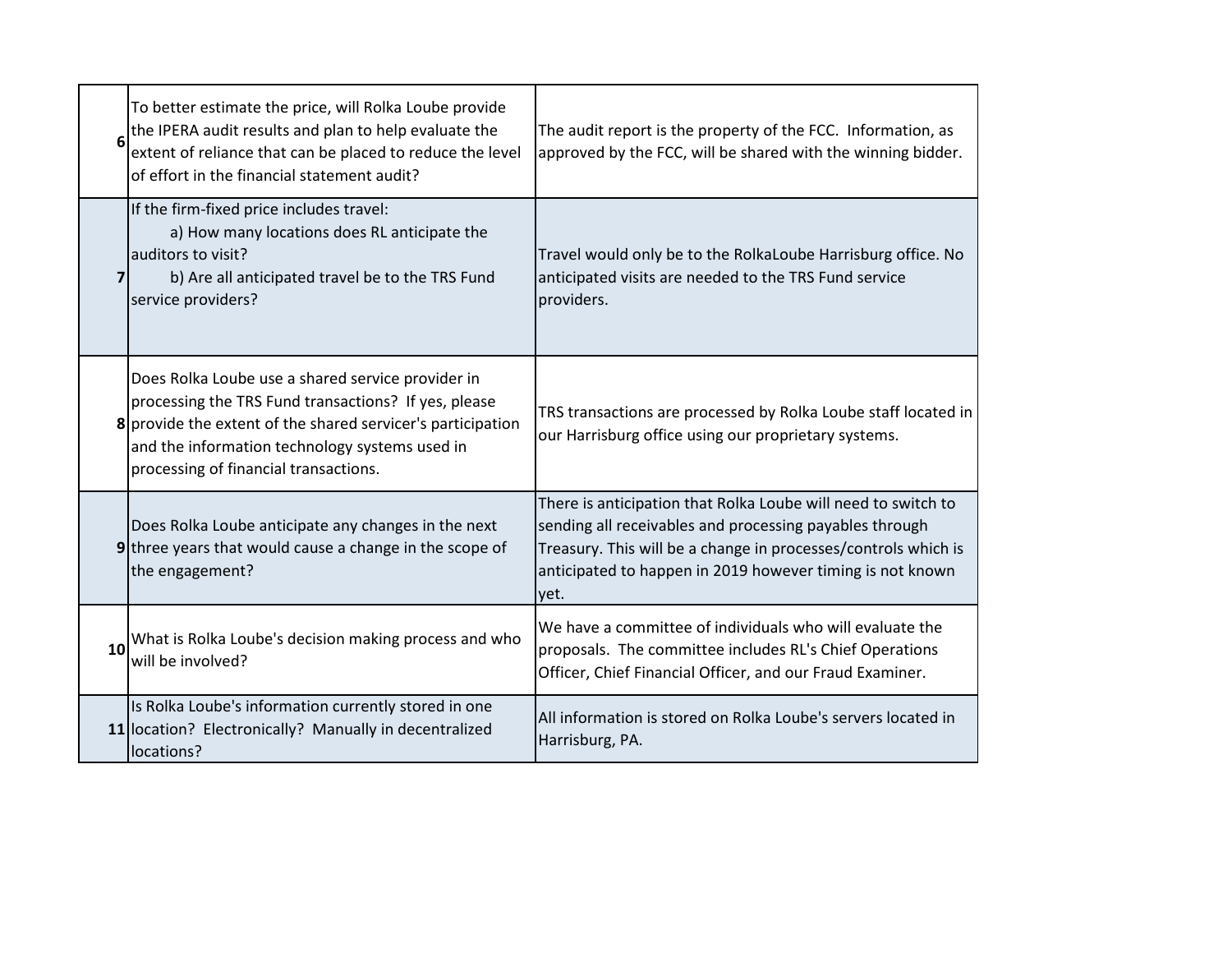| 12 | What is the size, structure and level of experience of<br>Rolka Loube's team?                                                                                                                                                                                                                                                                                                  | 23 plus 2 vacancies. We have had no adverse findings since<br>becoming Administrator in 2011. RL has subcontracts with<br>M&T Bank for Trust services and lockbox services, McKonly &<br>Asbury for internal risk assessments and accounting support<br>as necessary. |
|----|--------------------------------------------------------------------------------------------------------------------------------------------------------------------------------------------------------------------------------------------------------------------------------------------------------------------------------------------------------------------------------|-----------------------------------------------------------------------------------------------------------------------------------------------------------------------------------------------------------------------------------------------------------------------|
|    | 13 How long has Rolka Loube been administering the fund?                                                                                                                                                                                                                                                                                                                       | Rolka Loube has been administering the fund since July 2011.                                                                                                                                                                                                          |
| 14 | Has the Interstate Telecommunications Relay Service<br>Fund been audited in the past?                                                                                                                                                                                                                                                                                          | Yes, the Interstate TRS Fund has been audited by our current<br>auditor since FY ended 9/30/14 and prior years were audited<br>in conjunction with the FCC Audit.                                                                                                     |
|    | Please confirm that the first audit period under this RFP<br>15 would be for the Fund's fiscal year ending September 30,<br>2019.                                                                                                                                                                                                                                              | Yes                                                                                                                                                                                                                                                                   |
| 16 | Would Rolka Loube like a fee quote for a single year or<br>(please specify) multiple years?                                                                                                                                                                                                                                                                                    | Multiple years would be appreciated, up to 3 years.                                                                                                                                                                                                                   |
| 17 | What was the total fee paid for the Fund's most recent<br>year audited?                                                                                                                                                                                                                                                                                                        | The recent payment is not publically available, however,<br>please reference the FCC Order released on June 29, 2018 (DA<br>18-680) at Docket No. CG 03-123 and 10-51 at paragraph<br>number 18.                                                                      |
| 18 | Who (name of firm) performed the most recent year's<br>audit? Will that firm be invited to bid under this RFP?                                                                                                                                                                                                                                                                 | Maher Duessel. Yes they will be invited to bid under this RFP.                                                                                                                                                                                                        |
|    | The RFP indicates the audit shall be performed in<br>accordance with auditing standards generally accepted in<br>the United States of America (GAAS) Government<br>19 Auditing Standards (GAGAS), and the Fund's operations<br>appear to involve federal financial assistance. Is the<br>Fund subject to the audit provisions of the Uniform<br>Guidance (i.e., Single Audit)? | The fund is not subject to the audit provisions of a Single<br>Audit.                                                                                                                                                                                                 |